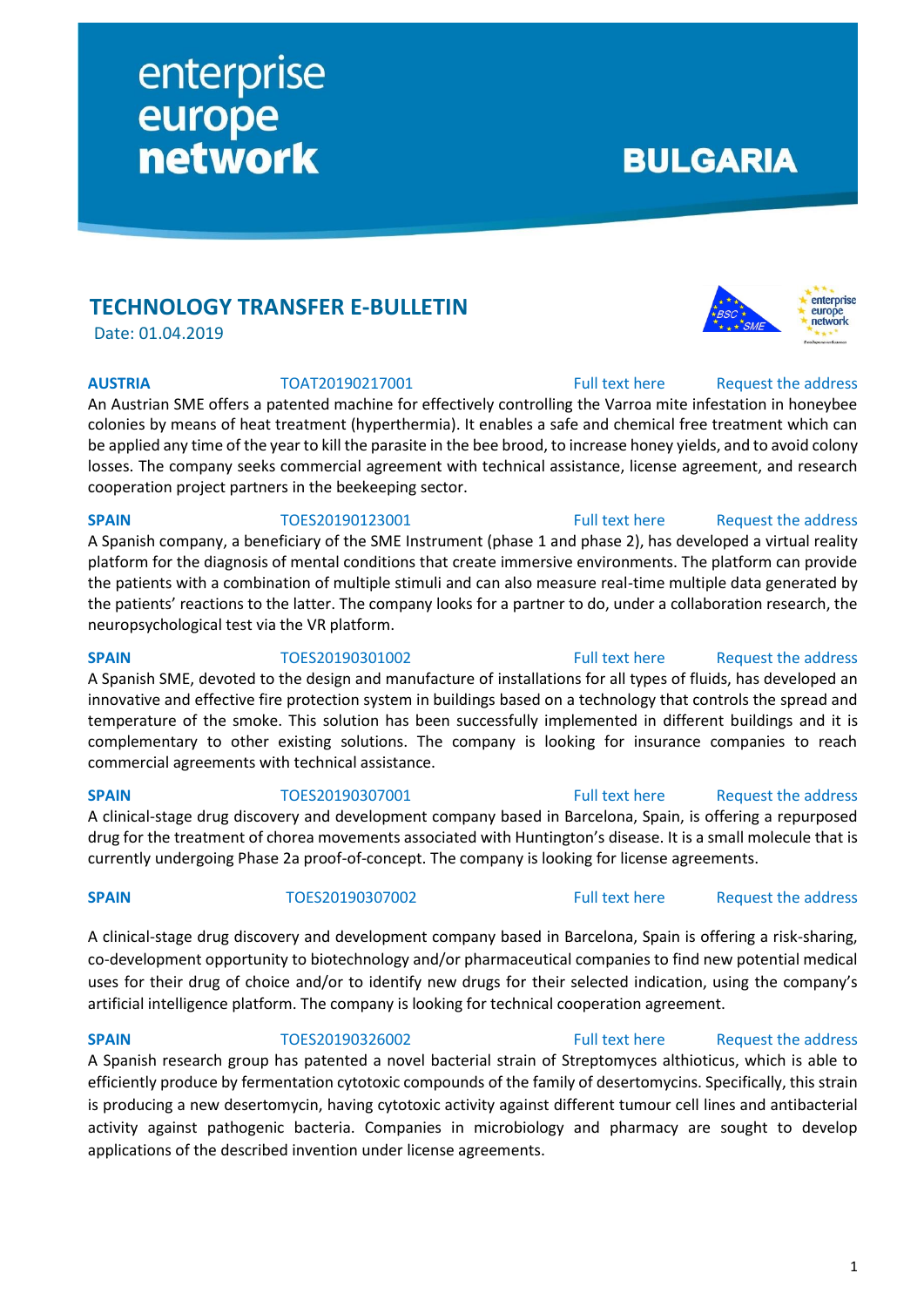A Ukrainian company has developed a terminal for receiving and processing documents on paper. The company is currently looking for commercial agreements with technical assistance and financial agreements in European countries.

**GERMANY** TODE20190328004 [Full text here](https://een.ec.europa.eu/tools/services/PRO/Profile/Detail/0e31178b-271b-4a46-9fb3-1be1c4c5a7f8) Request [the address](http://www.een.bg/index.php?option=com_rsform&formId=13) A German research institute has developed a bending neutral pressure distribution plate for the reduction of measuring uncertainties during the measurement of middle (10 kN) to very large forces (higher than 10 MN). Currently such measurements require the connection of several calibrated force transducers together to form a build-up measuring system. Due to the special geometry of the system complex compensation mechanisms become unnecessary. The institute is looking for licensees.

**GREECE** TOGR20190306001 [Full text here](https://een.ec.europa.eu/tools/services/PRO/Profile/Detail/e3671a49-686a-4b1c-bf3b-acaeb7c190f3) Request [the address](http://www.een.bg/index.php?option=com_rsform&formId=13) A Greek IT SME has developed an advanced HR selection software aiming at finding the right person that best fits each job position, fast, easily and accurately. The Greek SME is looking for partners willing to incorporate this tool to their services portfolio under commercial agreement with technical assistance.

**RUSSIA** TORU20190311002 [Full text here](https://een.ec.europa.eu/tools/services/PRO/Profile/Detail/056819fe-fa41-46c8-9872-ba99202bf38b) Request the address A Russian company from St. Petersburg has developed a novel bioreactor for organic waste treatment. Thanks to many more bacteria in it, the efficiency is much higher, and a larger number of small treatment plant becomes feasible. The company is looking for builders of waste treatment plant for license agreements.

# **RUSSIA** TORU20190315002 [Full text here](https://een.ec.europa.eu/tools/services/PRO/Profile/Detail/26f69b36-e397-48bb-828d-1d0bc6b2d72a) Request the address A Russian company from Moscow specialised in a neural networks, offers solutions for accelerated learning and lower hardware cost. The company is looking for other developers for technical cooperation and end users for commercial agreements with technical assistance, in a wide variety of sectors including metallurgy, finance, transport, education.

**RUSSIA** TORU20190317001 [Full text here](https://een.ec.europa.eu/tools/services/PRO/Profile/Detail/44dd1ae1-2b15-4c30-beb2-cec404a5aada) Request the address The Russian developer of an innovative anti-icing gel is looking for partners to sign a manufacturing or research cooperation agreement. Partners are likely to come from the building chemicals industry, or elsewhere.

**SPAIN** TOES20190319002 [Full text here](https://een.ec.europa.eu/tools/services/PRO/Profile/Detail/d7e887bb-8a7c-4648-bc29-8575514c1b85) Request [the address](http://www.een.bg/index.php?option=com_rsform&formId=13) A Spanish ICT company has developed an innovative tool that analyses the online competitors advertising strategy in real time. It allows the user to launch online advertising campaigns in a more efficient way, finding niche positioning with low levels of competition. The company is looking for license agreements.

## **SPAIN** TOES20190321001 **Full text here** Request the address

A Spanish ICT company has developed a solution for analysing global competition in the different digital marketing channels. It provides insights about the competitors strategies allowing the user to define the best digital marketing strategy according to that. The company is looking for partners for license agreements.

**BELGIUM** TOBE20190211001 [Full text here](https://een.ec.europa.eu/tools/services/PRO/Profile/Detail/db3d10a9-8390-4980-a128-c82f821053b6) Request the address

A Belgian academic research center has developed a new integrated water resource management decision support software, used by water management stakeholders and scientists. It takes into account natural and anthropogenic loads to assess impacts on the physicochemical quality of waterbodies and associated ecosystems. The water management is extended to economy, climate change scenarios, demographic trends, growth of anthropic pressures… The center is looking for licence and research agreement.

**FRANCE** TOFR20190212001 [Full text here](https://een.ec.europa.eu/tools/services/PRO/Profile/Detail/f93aa0af-f721-4e89-a2e0-bff529f337d1) Request the address A French company conceives and produces a new generation of low-carbon, flexible and lightweight organic photovoltaic films. This technology can be integrated in smart cities, in urban furniture, transportation, mobile applications, sensors and other consumer products. They are looking for partners to co-develop new products integrating organic photovoltaic modules under research or technical cooperation agreements.

## 2

## **UKRAINE** TOUA20190225001 [Full text here](https://een.ec.europa.eu/tools/services/PRO/Profile/Detail/4c93b7d3-7fed-4e4c-8ab4-b430e708568d) Request the address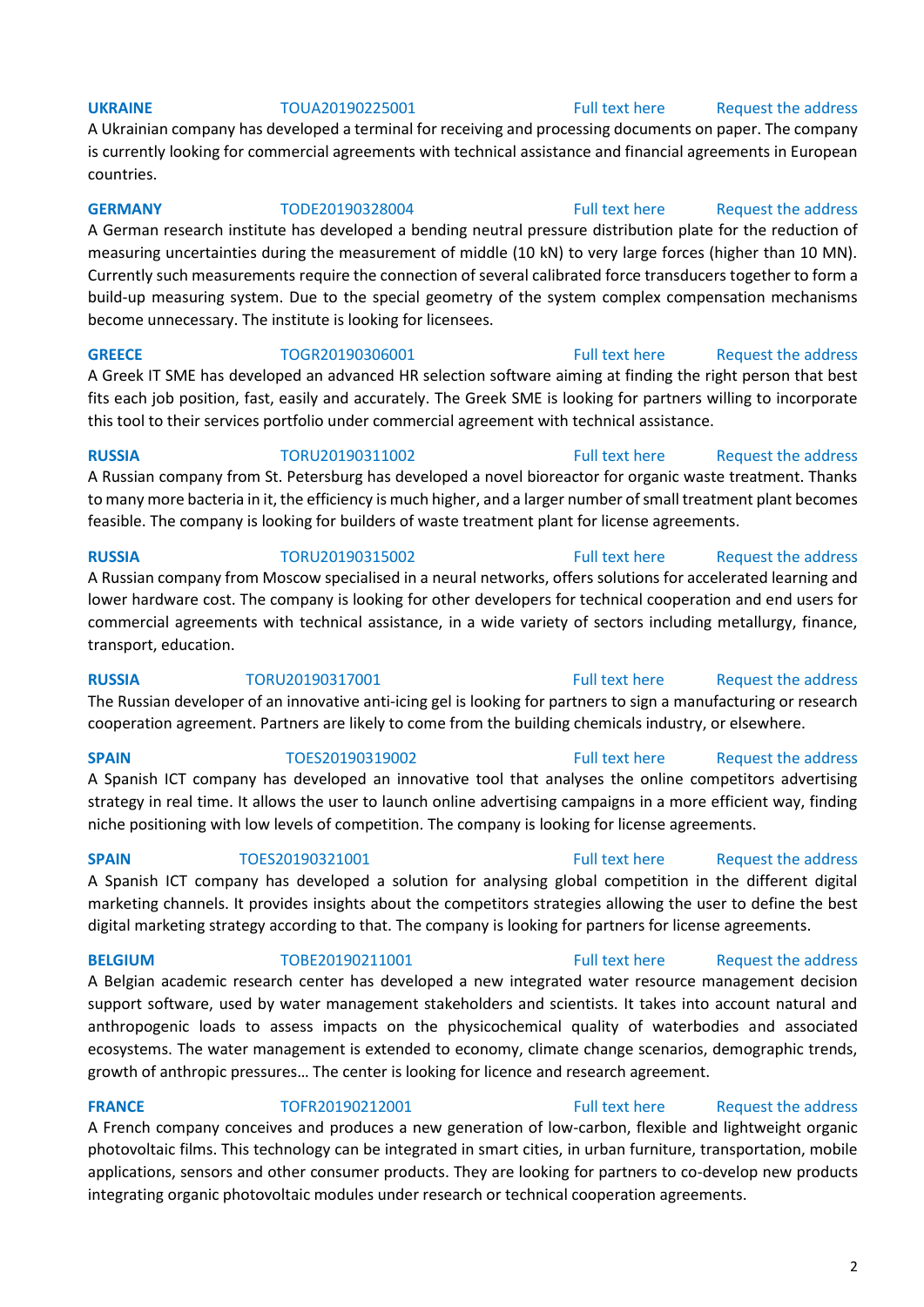## **SLOVAKIA** TOSK20190225001 [Full text here](https://een.ec.europa.eu/tools/services/PRO/Profile/Detail/9b5d6175-31e7-4387-bbeb-2c082f42948a) Request the address

Established Slovak scientific and research institute has developed a novel highly effective device which uses the magnetic field to damp vibrations and to reduce concurrently the natural frequency of the system.The novel vibration damper can be used wherever it is advisable to reduce the vibration transmission to the environment, and thereby to reduce the emitted noise. The preferred cooperation types are license agreement and financial agreement.

## **SLOVAKIA** TOSK20190304001 [Full text here](https://een.ec.europa.eu/tools/services/PRO/Profile/Detail/10152e05-8d70-4bd9-872a-005547ce1274) Request the address

A Slovak research institute has developed an innovative instrument determining somatic cell counts in milk on the basis of altered viscosity of milk. The device is highly versatile and is not only applicable in veterinary medicine but can also be used for measuring the viscosity of other liquids in various fields of application.The research institute is looking for business partners to cooperate via joint venture agreement, manufacturing agreement or technical cooperation agreement.

optimizing the production process of spirulina for food uses. It is an eco friendly environmental production plant that allows the production of spirulina to be increased for ten times the productions with the same extension of land. The start-up looks for partners who intend to build new plants by using the technology under commercial

agreements with technical assistance.

# **GERMANY** TODE20190305003 [Full text here](https://een.ec.europa.eu/tools/services/PRO/Profile/Detail/7bc9d2ca-0746-4bd0-8bb9-886a625165a3) Request the address

A German research institute specialised in metrology has developed a solution for the precise measurement and calibration of dynamic mechanical quantities which put increasing demands on metrology. This novel bridge standard allows measuring amplifiers to be calibrated up to the kHz range for practically every time-dependent voltage characteristic. This meets high market needs, in particular in dynamic force and torque measurement. The research institute is searching for licensees.

# **SPAIN** TOES20190226002 [Full text here](https://een.ec.europa.eu/tools/services/PRO/Profile/Detail/881e8ec3-317d-434b-ae72-ed1108b95d33) Request the address

A Spanish research centre has developed a new treatment for muscular dystrophies based on the administration of boron or a compound of boron, They seek license, research cooperation or technical cooperation agreements with both the industry and academia.

# A Spanish biomedical research networking center has developed an innovative flexible and versatile graphenetransistor array for measuring electrophysiological signals in biological systems such as brain, heart, kidneys, stomach, cranial nerves, and other regions, looking to establish a license, research cooperation or technical cooperation agreements.

A Spanish research centre has developed innovative non-viral gene delivery nanoparticles for cell transfection and selection. They seek license, research cooperation or technical cooperation agreements with Biotech and Pharma companies.

# **FRANCE** TOFR20190308001 [Full text here](https://een.ec.europa.eu/tools/services/PRO/Profile/Detail/79554c2c-b474-4cca-9c27-64caffa53e59) Request the address

French company specialized in polymer engineering is offering tailor-made development of materials with superior properties as well as high-performance material prototyping (composite) and de-formulation of existing materials. Application fields of the materials can be health, aeronautics, packaging, food, watchmaking industry for instance. Technical cooperation and services agreement will be of interest.

**SOUTH KOREA** TOKR20190329001 [Full text here](https://een.ec.europa.eu/tools/services/PRO/Profile/Detail/a65301ba-e6a0-4e65-b1c9-bfcb203cba5c) Request the address The Korean SME developed haptic solution technology, originated from a smart material called Magneto-Rheological Elastomer (MRE), the technology brings brand-new tactile sensations such as rhythmical tapping, rubbing and many more to the mobile and entertainment devices.The SME is seeking partners to conclude license agreement and commercial agreements with technical assistance to enter the international market.

# **SPAIN** TOES20190321003 [Full text here](https://een.ec.europa.eu/tools/services/PRO/Profile/Detail/cffc7e4c-a745-47f8-8f51-098a329e74d4) Request the address

# **SPAIN** TOES20190226003 [Full text here](https://een.ec.europa.eu/tools/services/PRO/Profile/Detail/1ad8c5eb-9003-4d9c-944f-7f70b689ec19) Request the address

## **ITALY TOIT20190305002** [Full text here](https://een.ec.europa.eu/tools/services/PRO/Profile/Detail/b01e1d6b-99a3-440a-b23e-4609952cc42f) Request the address An innovative start-up has developed and patented, in collaboration with a multinational, a new technology for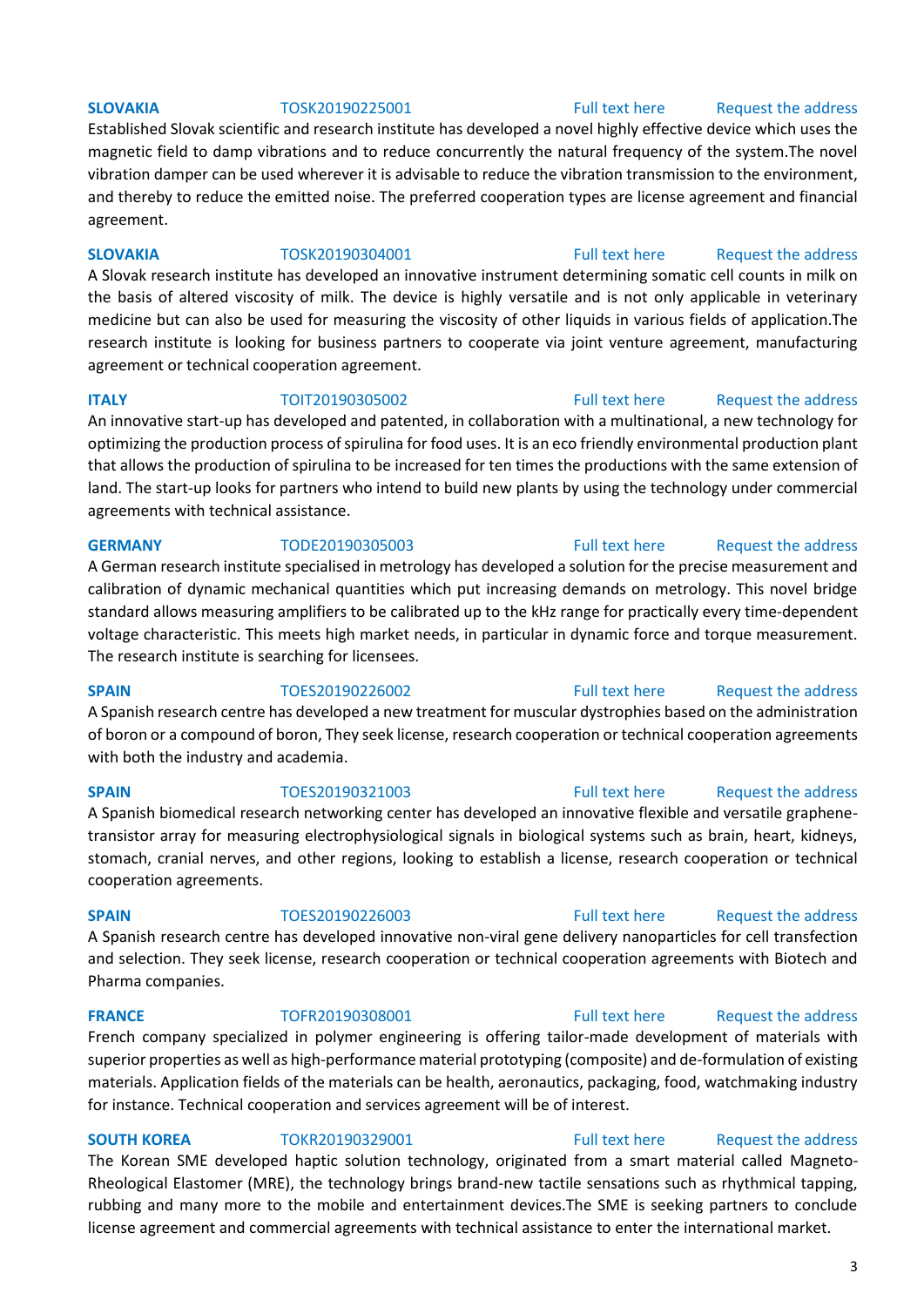A Spanish public research institution has developed a technology for the precise and early diagnosis of cystinuria disease, through urine testing. It is based on molecular networks that produce a fluorescent measurable signal when some substances are linked to cysteine or cystine. Companies interested in patent licensing and/or in a research collaboration for the development of its applications are sought.

# **SPAIN** TOES20190304001 [Full text here](https://een.ec.europa.eu/tools/services/PRO/Profile/Detail/4b79685d-3160-4874-a7d4-9fc9deaa9f6f) Request the address

A Spanish research institution has developed a lanolin-based synthetic membrane as percutaneous absorption model for transdermal delivery of actives studies. The system mimics mammalian skin models and may be used in screening tests to estimate the permeability of chemicals through human skin. Industrial partners from the cosmetic industry or dedicated to the manufacture of lab technologies interested in patent licensing and/or in a research collaboration are sought.

**FRANCE** TOFR20190118001 [Full text here](https://een.ec.europa.eu/tools/services/PRO/Profile/Detail/a52635a8-c014-44d3-926a-31306bf00e2a) Request the address A French SME is offering taylor made design and production of high hardness and density metallic mini balls for powder grinding and mixing. It is looking for partnerships with ceramic parts producers to develop and produce adapted balls for specific high quality powder mixes under technical cooperation or with grinding equipement

makers under manufacturing agreement.

# **SPAIN** TOES20190329001 [Full text here](https://een.ec.europa.eu/tools/services/PRO/Profile/Detail/713bfd49-d83b-4e2e-aa0c-ebc374cbe62d) Request the address A Spanish research group of the public health system has developed a new technology for improving circulating tumor cells (CTCs) isolation, detection and characterization. A license agreement or an agreement for a public or private partnership for the further development of the patented technology is sought.

# **TURKEY** TOTR20190105001 [Full text here](https://een.ec.europa.eu/tools/services/PRO/Profile/Detail/32e1cebb-38f4-4ec1-bf81-085e1baca6be) Request the address

The Company established in 2017 in Turkey to do research and development for veterinary devices: Teat stenosis is a serious problem in stockbreeding causing an important amount of economic loss. The Veterinary Argon Plasma Coagulation Device(VAPCD) has been developed and used on live animals for the treatment of teat stenosis. The device is at TRL6 level which means that field tests are under go. Current success rate in live animals is over 80%.

A Czech university research centre offers collaboration in R&D in fuel cells field. The research team focuses on degradation phenomena in polymer electrolyte fuel cells, synthesis of advanced polymer electrolyte materials with increased thermal and mechanical stability, and theoretical description and numerical modelling of transport processes in electrochemical cells (based on non-equilibrium thermodynamics). The centre is looking for industrial partners for research cooperation agreement.

# **SPAIN** TOES20190301001 [Full text here](https://een.ec.europa.eu/tools/services/PRO/Profile/Detail/c06bc3b0-613e-4951-803e-02793aa9b892) Request the address

The product consist in a technological tool developed in Malaga by a company specialized in technology and consulting services applied to public administrations in a smart city context. The platform is able to scan a whole social network within a predefined geographical limit. It automatically detects the comments that contain helpful information for an organization using semantic algorithms and image recognition software. The company seeks financial, techonological or commercial support.

# **UNITED KINGDOM** TOUK20190312001 [Full text here](https://een.ec.europa.eu/tools/services/PRO/Profile/Detail/2a676882-6a84-46ed-a3ce-098de54f3f60) Request the address

A UK SME is using machine learning and artificial intelligence to provide highly scalable energy demand management products for the UK and international energy markets. The UK company is seeking commercial agreements with technical assistance so they can trial their new product with facilities managers, operations directors, finance directors etc, to deliver lower energy bills and potentially create new revenue streams for building owners and operators.

## **SPAIN** TOES20190221001 [Full text here](https://een.ec.europa.eu/tools/services/PRO/Profile/Detail/8b68ec31-478f-4eff-befb-01b6fd6d8628) Request the address

# **CZECH REPUBLIC** TOCZ20190313001 [Full text here](https://een.ec.europa.eu/tools/services/PRO/Profile/Detail/b524b636-a022-47ef-8393-6cc1f256d9b3) Request the address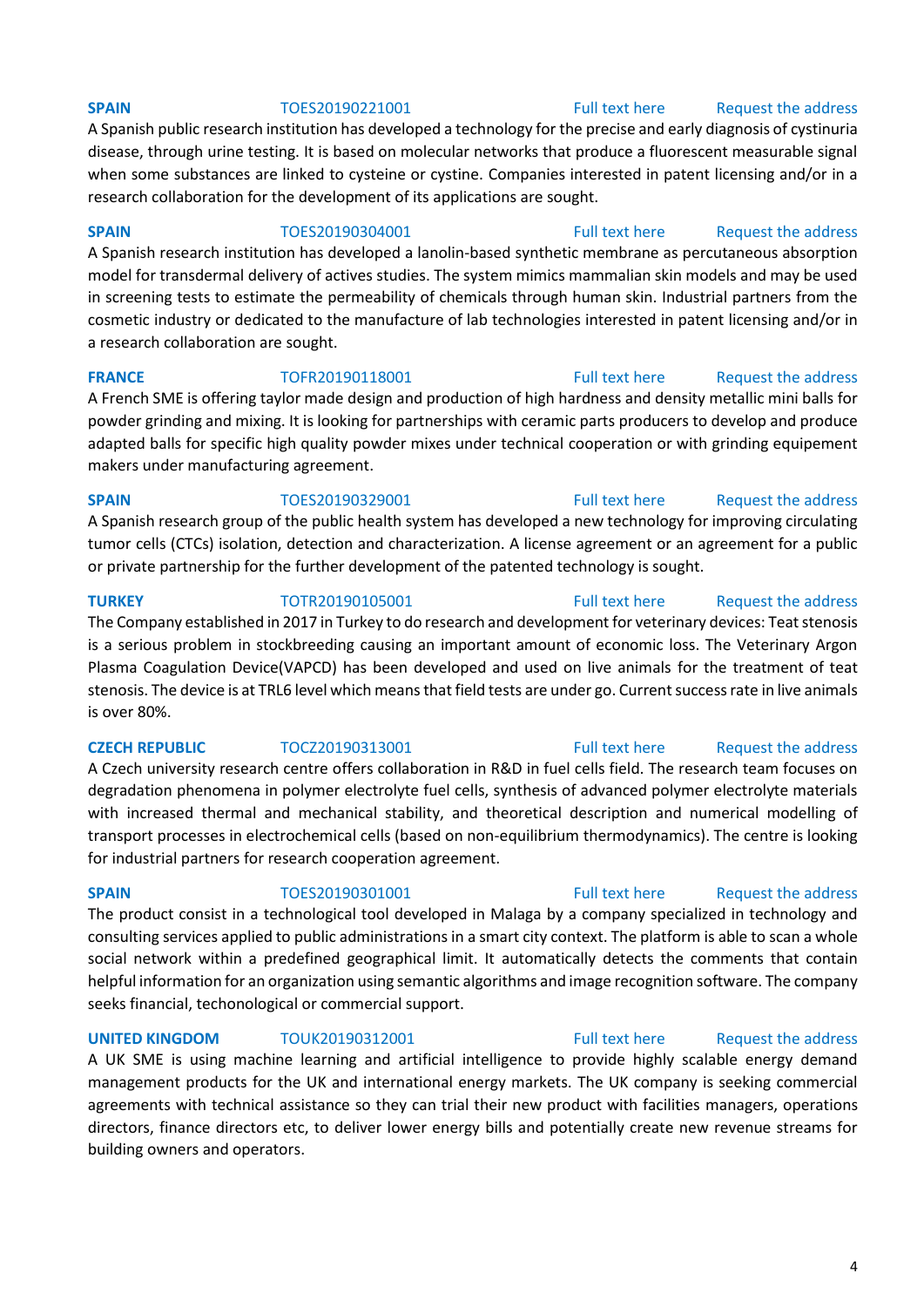The Italian company is specialized in precision cutting tools in solid carbide for automotive and aerospace sector. Their know-how has allowed to develop a innovative carbide tool for drilling, end milling, reaming and countersinking. They are looking for enterprises to sign a services agreement.

## **SPAIN** TOES20190318001 [Full text here](https://een.ec.europa.eu/tools/services/PRO/Profile/Detail/0c8aea4d-ed8f-472c-8719-70ff938a926a) Request the address

A Spanish research institute working on energy storage has set up a new battery test system adapted to new battery applications. The system offers very flexible configurations needed to test different devices and chemistries. They are looking for a service agreement for testing battery systems, and for technical cooperation agreement for developing advanced testing equipment.

**SPAIN** TOES20190304002 [Full text here](https://een.ec.europa.eu/tools/services/PRO/Profile/Detail/40e41058-12ed-4ac7-8f89-07da19088e0e) Request the address

Spanish biotechnological research organization offers in vitro models to test safety and efficacy of compounds using eukaryotic mammalian and parasitic cell cultures that can be grown under static or shaking conditions in carbon dioxide thermostatized incubators. Some cell lines include fluorescent reporter genes that can be easily monitored to measure cell viability. This service is offered under service or research cooperation agreement.

## **SINGAPORE** TOSG20190307001 [Full text here](https://een.ec.europa.eu/tools/services/PRO/Profile/Detail/bcc2a64a-a5a3-4cbd-978b-a36f6e8a8400) Request the address

A Singapore SME specialising in the design and manufacture of semiconductors and Internet-of-Things (IoT) systems has developed affordable IoT sensors for industrial customers leveraging sensors, wireless communications and power supply technologies, such as solar. The SME has also developed a flexible IoT platform for applications in commercial buildings and factories. The SME seeks to partner SMEs/MNEs via licensing/commercial agreements with technical assistance. e.g installation.

**ITALY TOIT20190306001** [Full text here](https://een.ec.europa.eu/tools/services/PRO/Profile/Detail/447c80c5-4112-439a-8fd2-beee821abcc2) Request the address An Italian company active in the textile industry since 25 years offers its expertise to other SMEs, universities and R&D institutions with a view at developing advanced materials for multi-sectorial applications and/or innovative textile machinery. The company is interested in a research cooperation agreement with foreign partners in order to join a EU project consortium already established. A technical cooperation agreement could also be suitable for technological development purposes.

**ITALY TOIT20190201001** [Full text here](https://een.ec.europa.eu/tools/services/PRO/Profile/Detail/23078a90-a294-49a9-b8d4-3db5df3b648f) Request the address An Italian company specialised in design, construction and operation of plants for the disposal of any type of waste and subsequent energy recovery, has developed a new drying technology to treat any kind of waste sludge and biomass. The new technology is featured by no need of fossil fuels: it allows a self-supporting operation either in small or big scale. The company is looking for new partners interested in Commercial agreement with technical assistance or Technical cooperation agreement.

## **ITALY TOIT20190305001** [Full text here](https://een.ec.europa.eu/tools/services/PRO/Profile/Detail/4740765c-0f8c-484d-8432-4c71fd16c469) Request the address

Italian SME has developed an innovative concept of energy geostructures provided by clean, renewable and locally available thermal energy source. By thermally activating the structural elements of a construction in direct contact with the ground, a low enthalpy geothermal system can be achieved. The SME is looking for technical cooperation agreements for participation to tenders and commercial agreement with technical assistance.

**THE NETHERLANDS** TONL20190319001 [Full text here](https://een.ec.europa.eu/tools/services/PRO/Profile/Detail/c32110a4-2e51-42d4-9faa-d3f197c473a4) Request the address

Dutch SME developed a technology platform for intradermal delivery of pharmaceutical compounds.Ceramic nanoporous microneedle arrays (npMNAs) are integrated in a patch for easy and safe usage. The patch is applied on the skin by using a simple applicator to ensure reproducible application. The SME is looking for technical cooperation with companies developing (proprietary) drug compounds/vaccines and/or out-licensing agreements for participation in grant applications.

**ITALY TOIT20190225001** [Full text here](https://een.ec.europa.eu/tools/services/PRO/Profile/Detail/607abebd-28fd-4a73-9dd6-d63a9dde6fc7) Request the address An Italian biotech company has developed a new challenge test methodology able to simulate what happens to a product should it become contaminated, also identifying autochthonous contaminants and evaluating the

# 5

# **ITALY TOIT20190308001** [Full text here](https://een.ec.europa.eu/tools/services/PRO/Profile/Detail/1253ac57-af3b-49bd-9d3f-17ac07984d03) Request the address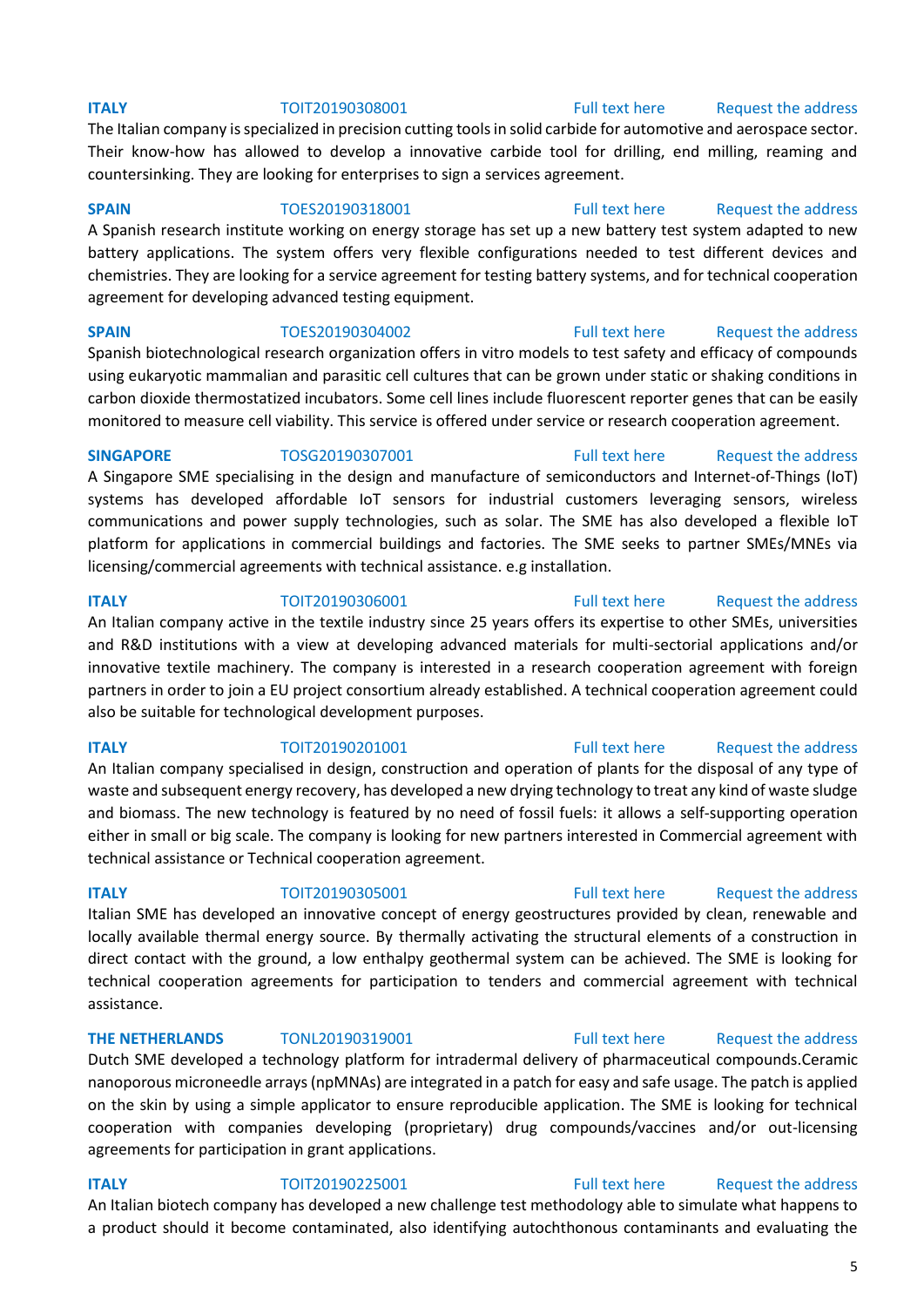efficacy of the procedures adopted. The test is performed inoculating microorganisms in raw ingredients or production plant to determine health hazards or spoilage risks. Companies in food sector are sought for commercial agreement with technical assistance.

## **ITALY TOIT20190304001** [Full text here](https://een.ec.europa.eu/tools/services/PRO/Profile/Detail/dcb2cea8-ef2c-40a9-8cf2-ff1258f861ec) Request the address

An Italian biotech company has developed a new family of DNA markers which offers the possibility to differentiate and identify phylogenetically closed bacterial species and subspecies even in mix. The company has already filled an international patent application and now it is looking for strategic partners in food and analytical sectors for the development of new kits and applications and their commercialisation through technical cooperation and licensing agreements.

**ITALY TOIT20190226002 TOIT20190226002** [Full text here](https://een.ec.europa.eu/tools/services/PRO/Profile/Detail/052893b2-9716-49ac-83cb-a9875e516178) Request the address An Italian SME established in 2008 by a group of researchers that worked for many years in the technological transfer between academia and industries has developed innovative polymer compounds starting from a wide range of thermoplastic polymers to be used in biomedical and industrial applications and also in additive manufacturing. Companies are sought for commercial agreement with technical assistance to use the adopt the compounds or technical cooperation to adapt them to new applications

**ITALY TOIT20190307001** [Full text here](https://een.ec.europa.eu/tools/services/PRO/Profile/Detail/73acc7bd-f0f3-4dd4-a8c0-01f7b2421b59) Request the address A leading Italian public medical research centre committed to healthcare and translational medicine has patented an innovative, simpler and cheaper method for cryopreserving dental pulp in order to isolate stem cells after cryopreservation. The innovative method is cryopreserving directly the tooth with its dental pulp stem cells. The medical research centre is looking for industrial partners interested in licensing agreement or technical cooperation agreement of the new method.

# **THE NETHERLANDS** TONL20181212001 **Full text here** Request the address A Dutch company offers a generally applicable technology to generate superior cell lines for biopharmaceutical protein production. Application of the technology allows cultured mammalian cells to produce more recombinant protein per cell. The company is looking for cooperation projects involving product and production technology development and for commercial agreement with biotech, pharma and diagnostic companies. A research cooperation agreement or a technical cooperation agreement is foreseen.

# **ITALY TOIT20190215001** [Full text here](https://een.ec.europa.eu/tools/services/PRO/Profile/Detail/48786d75-f8ca-40ab-8ecc-71bf7e3d38af) Request the address

An Italian innovative startup company is offering services to optimize the chemicals performances and effects in the soil and to monitor and reduce the environmental impact for specific applications. The SME is active in research and development activities and can offer on-site field tests of geotechnical and chemical engineering. The SME is looking for research, technical and service agreement, mainly in Europe and extra-UE. It is open also to joint venture Agreement.

# **ITALY TOIT20181018001** [Full text here](https://een.ec.europa.eu/tools/services/PRO/Profile/Detail/66b31ba2-f78d-455c-86bc-6c2cd115100a) Request the address An innovative start up based in Milan developed a new smart system able to collect and process all the environmental data necessary for monitoring the maintenance of green areas both in public/private gardens and in football fields. The company is looking for foreign companies in charge of green maintenance services interested in commercial agreement with technical assistance. Company owners have 30 years' experience in the field and are able to adapt the system upon specific requests.

# **SOUTH KOREA** TOKR20190213001 [Full text here](https://een.ec.europa.eu/tools/services/PRO/Profile/Detail/cb5faecb-dadf-41a2-a52a-bd584f305f74) Request the address

A Korean company specialized in solar photovoltaic system wishes to form a partnership under license agreement and commercial agreement with technical assistance to expand its overseas markets. The company has developed solar photovoltaic monitoring system equipped with dual fuse method. The monitoring system enables comprehensive management of solar photovoltaic system with high efficiency. Any organization in need of such such technology for solar photovoltaic system can be potential client.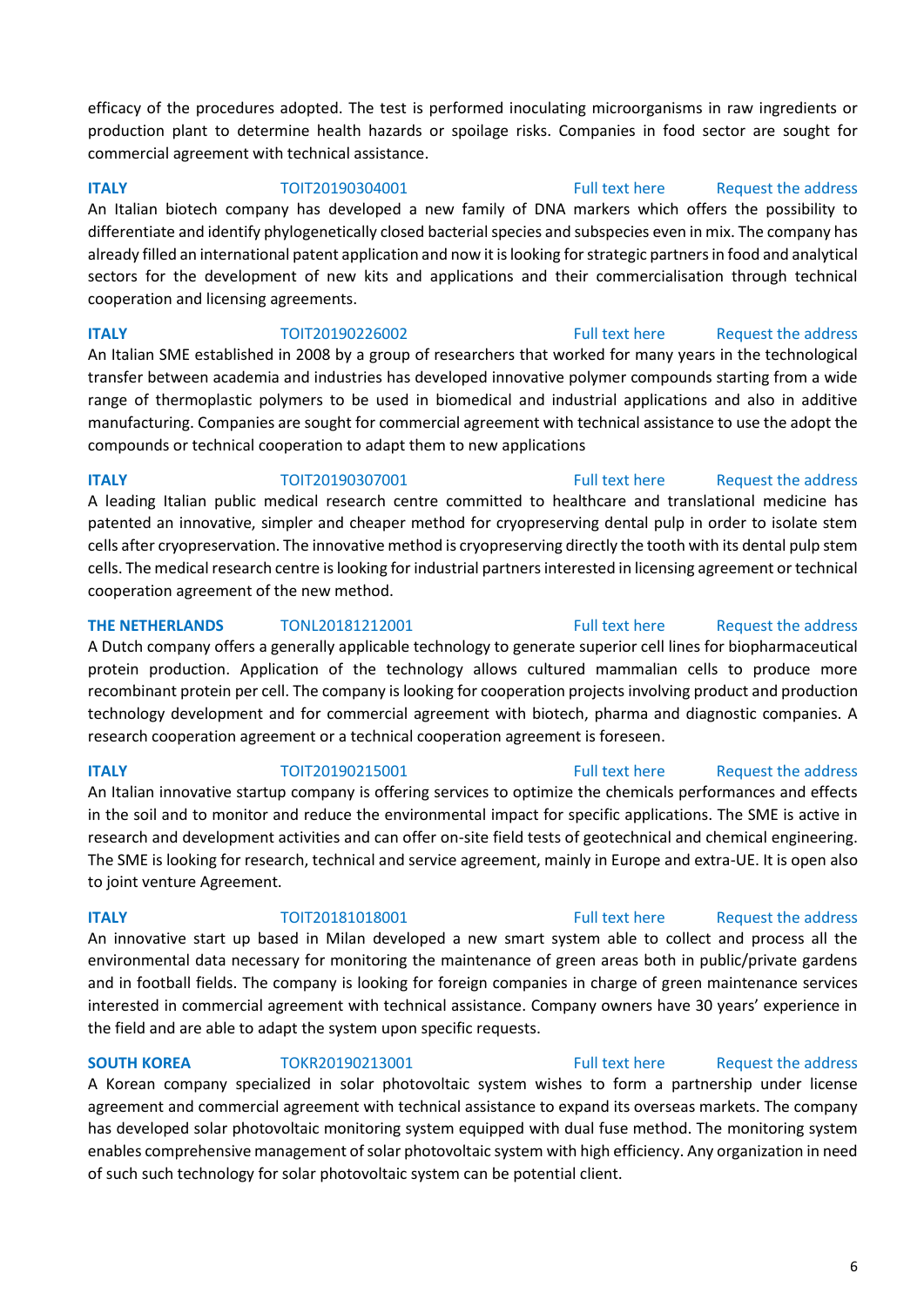# **AUSTRIA** TOAT20190326001 [Full text here](https://een.ec.europa.eu/tools/services/PRO/Profile/Detail/17f1ecd8-982c-4d8c-991e-e55859fed1c3) Request the address

# Austrian manufacturer of technical ceramics is looking for partners from industry and academia to develop ceramic products for technical applications based on novel material variations and characteristics. The company has specialised in influencing ceramical material properties in order to develop products with specific technical requirements. The SME is looking for technical cooperation agreements with partners from industry.

**GERMANY** TODE20190308001 [Full text here](https://een.ec.europa.eu/tools/services/PRO/Profile/Detail/2707ab16-9b65-4b2c-92b2-2a37f2f6ae21) Request the address A small German company offers electronics for fast switching valves in industries, such as sorting, waste management and others, where faster material flow will significantly reduce operating costs. The key advantage of the valve control cards is the ability of connecting the host system via bus, thus eliminating the need for wiring of each valve. Industrial partners are sought for commercial agreements with technical assistance.

## **GERMANY** TODE20190328010 [Full text here](https://een.ec.europa.eu/tools/services/PRO/Profile/Detail/1e649906-3c8f-4eef-92a1-a2ecc613e81c) Request the address

A German company with expertise in virtual and augmented reality (VR/AR) and web application development offers a digital twin technology solution for the construction industry and smart cities. It renders it possible to digitally design, simulate, engineer and monitor sites or entire cities, thus saving time, cutting costs and reducing waste. Partners are sought for licensing, commercial agreements with technical assistance or research agreements.

# **SINGAPORE** TOSG20190314002 [Full text here](https://een.ec.europa.eu/tools/services/PRO/Profile/Detail/b5e791f3-ade4-47b6-9b54-cd26c528b960) Request the address

A Singapore SME has developed a biometric security and verification solution leveraging hardware-based artificial intelligence to facilitate content security. It provides local storage as an option and addresses data security needs and is ideal for scenarios where biometric security has to be maintained locally without dependency on cloud infrastructure. The company seeks to partner SMEs of all sizes or MNEs through licensing agreements.

**THE NETHERLANDS** TONL20190225001 [Full text here](https://een.ec.europa.eu/tools/services/PRO/Profile/Detail/a0d0932e-d70b-4408-947e-683be2e9ecef) Request the address A Dutch SME is specialized in the development and production of sun sensors for spacecraft. Most important advantages of the sun sensor are the cost effectiveness, a high field of view, high accuracy, high radiation tolerance, extended temperature range, meeting all space agency specifications and a high technology readiness level. The SME is interested in commercial agreements with technical assistance to suppliers of attitude & orbit control subsystems for spacecraft and satellites.

A German company offers a hybrid fluorinated nano silica fusion (HFNSF) technology solution with self-healing characteristics for the textile industry for commercial agreements with technical assistance. The offered range of fabric coating technology is based on "liquid glass". This technology is completely new and offers excellent performance characteristics including an outstanding machine washing stability. The coatings are available for DIY and industrial application.

A German company developed an ecological desalination technology that ensures environment protection, resource efficiency and uses renewable energies. It can be powered by any renewable energy source without need for energy buffer systems. The produced water is of best quality and can be used for drinking and industrial purposes. The technology is interesting for plants or communities in remote areas. Joint Venture, license, manufacturing or technical cooperation agreements are possible.

**SPAIN** TOES20190311001 [Full text here](https://een.ec.europa.eu/tools/services/PRO/Profile/Detail/322ca437-8271-4b90-8829-cdfc678823a1) Request the address A Spanish university has developed new drugs which reduce glucose and cholesterol levels with less toxicity compared to other similar compounds. This lower toxicity could imply the development of a more effective and tolerable treatment for these conditions. There are no natural derivative compounds with benzopyran structure on the market that regulates these metabolic alterations. Researchers are looking for license or technical cooperation agreements and/or financial agreements with investors.

# **GERMANY** TODE20190312006 [Full text here](https://een.ec.europa.eu/tools/services/PRO/Profile/Detail/15993ad4-369d-41cf-b657-3fbe7f67960c) Request the address

# **GERMANY** TODE20190304001 [Full text here](https://een.ec.europa.eu/tools/services/PRO/Profile/Detail/9356e63a-c326-4833-b80b-31105d760d4d) Request the address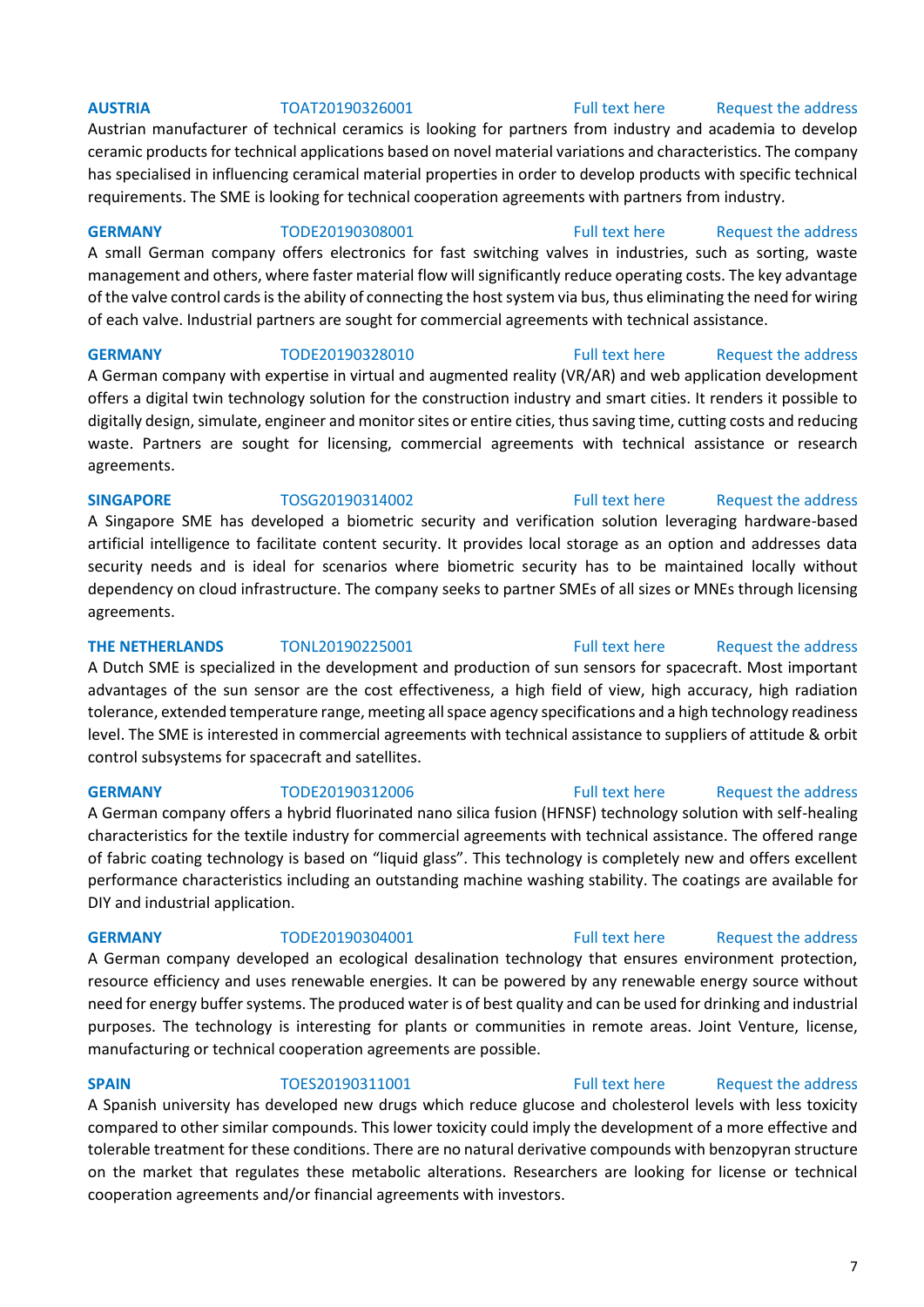# **GERMANY** TODE20190221001 [Full text here](https://een.ec.europa.eu/tools/services/PRO/Profile/Detail/4cc37cee-d76a-41b9-af32-cb82dc6cb7c0) Request the address

A German research team has demonstrated the link between Thrombospondin Type-1 Domain containing 7A Protein and various cancer types and presents a new way to use this tumor specific to improve cancer treatment efficiency by early diagnosis. Sought are industrial or institutional partners involved in the development and/or production of cancer biomarkers, cancer diagnosis/therapy, and research of cancer treatment for licensing, transfer of rights, knowledge transfer, or R&D cooperation.

**GERMANY** TODE20190305001 [Full text here](https://een.ec.europa.eu/tools/services/PRO/Profile/Detail/1bbef3ef-dbe4-429e-900d-e6757403f765) Request the address

A German university has succeeded in modifying a molecule in a way to effectively promote the osseointegration of implants. It is known that a posttranslational modified amino acid L-3,4-dihydroxyphenylalanine (DOPA), found in proteins secreted by the blue mussel (Mytilus edulis), can bind to the oxidized surface of titanium without previous chemical treatment. The university is looking for partners from industry for further technical research (Joint Venture) and for license agreements.

**GERMANY** TODE20190305002 [Full text here](https://een.ec.europa.eu/tools/services/PRO/Profile/Detail/675c3d22-1dfb-4b8f-b0e5-87e6b02fa02c) Request the address A German University has developed synthesized short peptides that show high inverse agonist potency towards the ghrelin receptor, which is useful in the treatment of feeding-related disorders, such as obesity. The endogenous ligand ghrelin is the only known orexigenic gastrointestinal peptide and plays a central role in the regulation of appetite and energy homeostasis. The university is looking for partners from industry for further R&D and license agreements.

# **AUSTRIA** TRAT20190401001 [Full text here](https://een.ec.europa.eu/tools/services/PRO/Profile/Detail/a2ad184d-1699-4bc4-9686-59e13efe3c99) [Request the address](http://www.een.bg/index.php?option=com_rsform&formId=13)

A consumer goods manufacturer located in the Western part of Austria is seeking an automation separating system. The solution should move articles with different shapes into trays. Potential partners are industrial companies with an existing solution, or they are keen to customize a suitable solution together with the Austrian company under a technical cooperation agreement.

**SPAIN** TRES20190313001 [Full text here](https://een.ec.europa.eu/tools/services/PRO/Profile/Detail/15b364fb-4b12-43c2-ab37-75312ad1120a) Request the address A Spanish company working in the construction industry is looking for innovative technologies and tools to improve efficiency in construction processes shortening timelines and reducing costs in construction and rehabilitation projects in dense urban areas. They are looking for providers of solutions interested in a technical cooperation agreement. This request is part of an open innovation challenge.

A Spanish large construction industry is interested to move towards circular economy models. They are looking for innovative technologies, processes and tools to minimise waste and increase material recovery and reuse in the construction process and at the end-of-life of buildings, ensuring building deconstruction. They are looking for providers of solutions interested in a technical cooperation agreement. This request is part of an open innovation challenge.

A Greek SME company active in the field of power electronics is in search of rectifiers and battery chargers in order to include them as a complementary equipment to their existing products or as stand alone equipment. The company is looking for European partners that will provide them with such equipment under specific requirements. Partner sought for a commercial agreement with technical assistance.

# **SPAIN** TRES20190307001 [Full text here](https://een.ec.europa.eu/tools/services/PRO/Profile/Detail/31a89871-2803-4175-9a6b-b9958ce78f10) Request the address

Spanish technology centre working in the development of solutions for transport and energy is looking for a provider of materials testing machines. The product requested is a servohydraulic high strain rate testing system, with a window allowing strain measurement by digital image and an optional coupled climatic chamber. This new facility is aimed at expanding the research and knowledge capabilities of the centre. Services agreement or commercial agreement with technical assistance are sought.

# **SPAIN** TRES20190313002 [Full text here](https://een.ec.europa.eu/tools/services/PRO/Profile/Detail/1eda8abb-bb3a-49ab-b3fa-14ccd6d3db30) Request the address

# GREECE TRGR20190312001 [Full text here](https://een.ec.europa.eu/tools/services/PRO/Profile/Detail/6635a057-af6f-4c44-897a-266ebd7c9614) Request the address

8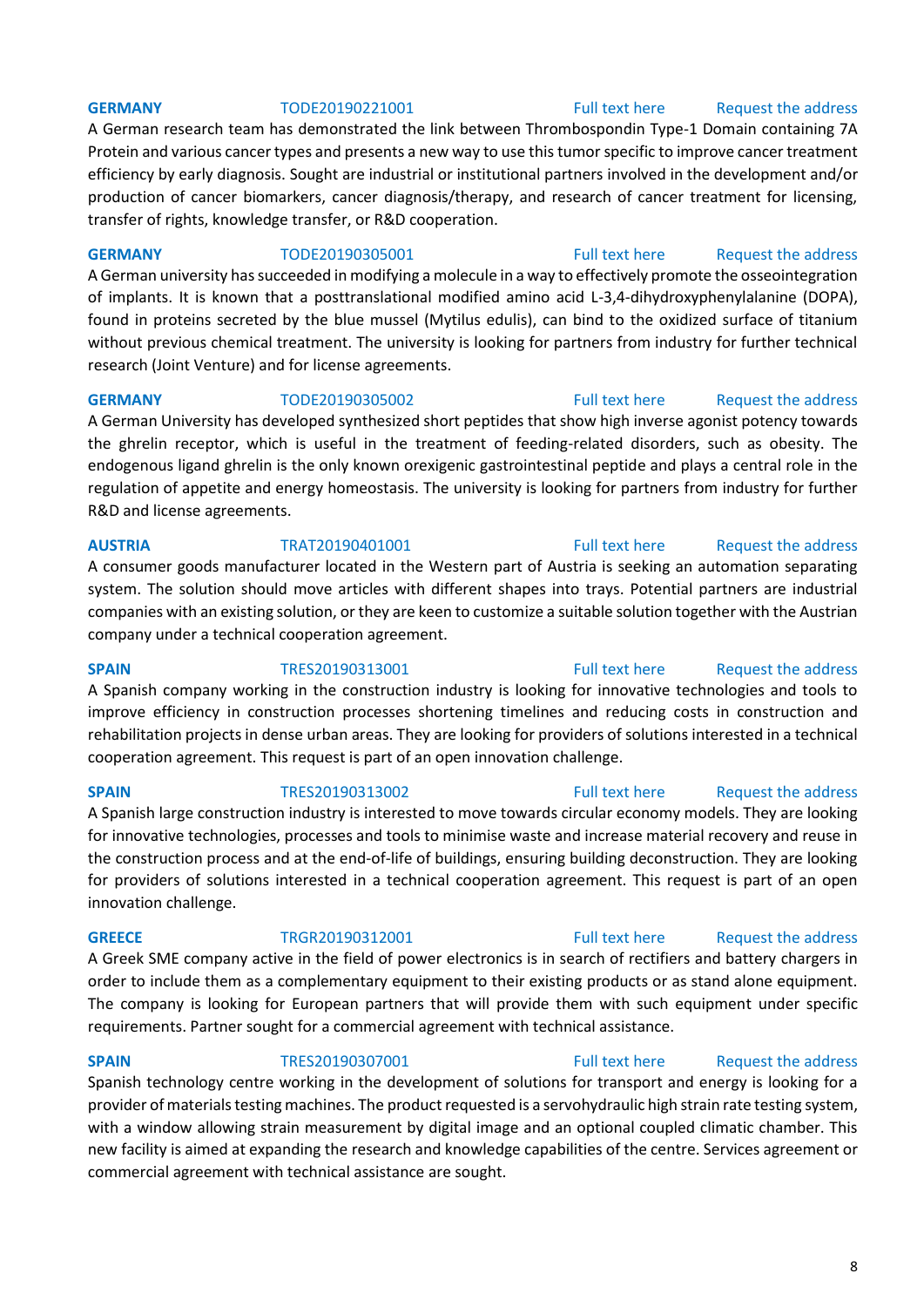# **FRANCE** TRFR20190315001 [Full text here](https://een.ec.europa.eu/tools/services/PRO/Profile/Detail/d31a9196-5627-4991-a172-598c6199c368) Request the address

A French SME active in the field of horticulture is looking for new technologies to improve the sustainability of their product. In particular they are interested by a material with waterproof and biodegradable properties to be used for water tanks on the one hand and also by a coating fully natural making wood waterproof. A technical coperation with a partner able to provide relevant material or coating is sought.

**FRANCE** TRFR20190227001 [Full text here](https://een.ec.europa.eu/tools/services/PRO/Profile/Detail/ea252cf3-ceed-44b7-bc3d-99dd648741dc) Request the address A French start-up specialised in the development of culinary aids for professionals and restaurateurs is looking for scientific expertise in the field of soja fermentation in salted environment for new developments. A technical cooperation agreement is sought.

# **SOUTH KOREA** TRKR20190304001 [Full text here](https://een.ec.europa.eu/tools/services/PRO/Profile/Detail/915893a9-d309-47c0-b51c-177942836aab) Request the address

A Korean SME is seeking for partners for technology related to agricultural farming with monitoring and IoT system. Development is on-going stage, and the company is interested in robotics and AI. Partners are sought from companies and research institute specialized in development of robotics and agricultural technology. Several types of co-operation are sought, both research, technical and commercial.

**THE NETHERLANDS** TRNL20190221001 [Full text here](https://een.ec.europa.eu/tools/services/PRO/Profile/Detail/896d6946-0b49-4ef7-9757-59617df16ddf) Request the address A Dutch multinational agro-food company having a core business in beet sugar (sucrose) has developed a technology to produce fructose with less than 1% glucose as "impurity". The company is looking for partners in the chemical industry interested in developing chemical routes for novel applications of this very pure biobased feedstock in the frame of a technical cooperation agreement, a joint venture or a manufacturing agreement. This request is part of an open innovation challenge.

**THE NETHERLANDS** TRNL20190307001 [Full text here](https://een.ec.europa.eu/tools/services/PRO/Profile/Detail/af97ea5b-0325-482b-8d68-cd46303bc76f) Request the address A major Dutch supplier and distributor of a fresh, year-round assortment of fruit, vegetables and mushrooms to (international) supermarkets and wholesalers is looking for new, sustainable and environmentally friendly packaging concepts. Cooperation is envisaged within the frame of a manufacturing or a technical cooperation agreement. This request is part of an open innovation challenge.

**THE NETHERLANDS** TRNL20181211001 [Full text here](https://een.ec.europa.eu/tools/services/PRO/Profile/Detail/87c30adb-a477-4c02-9110-56cafecc0462) Request the address

The Dutch company has an innovation center that facilitates, implements and accelerates innovations in the field of waste and resources and is searching for innovative technologies for recycling, reuse and valorisation, outside its home market. The cooperation type is depending on the type of techonology and the cooperation sought. The type of cooperation possible are commercial- , financial-, license-, services- and joint venture agreeement.

# **THE NETHERLANDS** TRNL20190219001 [Full text here](https://een.ec.europa.eu/tools/services/PRO/Profile/Detail/6f97acad-10e8-4408-b100-066e22fea2d1) Request the address

The Dutch rail infrastructure manager has to cope with more periods of heavy rainfall due to climate change. To keep their train stations accessible they need to find innovative and sustainable solutions to prevent tunnels from flooding. A technical or research cooperation agreement is aimed for. The company is kept to public procurement but creative solutions can contribute in defining requirements. This request refers to an innovation challenge published on an open platform.

# **ITALY TRIT20190312001 TRIT20190312001** [Full text here](https://een.ec.europa.eu/tools/services/PRO/Profile/Detail/4cf9ba4f-3c78-4616-b086-1f2363609dee) Request the address

An Italian company offers advanced lighting solutions and services for architectural light projections and various events, by using dedicated projectors and special lenses, varying in size, materials and design. The company is looking for a high resolution photomasking technique for finely imprinting customised lenses of chromed glass. The company is interested in existing solutions, possibly to be further customised or developed jointly, under a commercial or technical agreement.

# 9